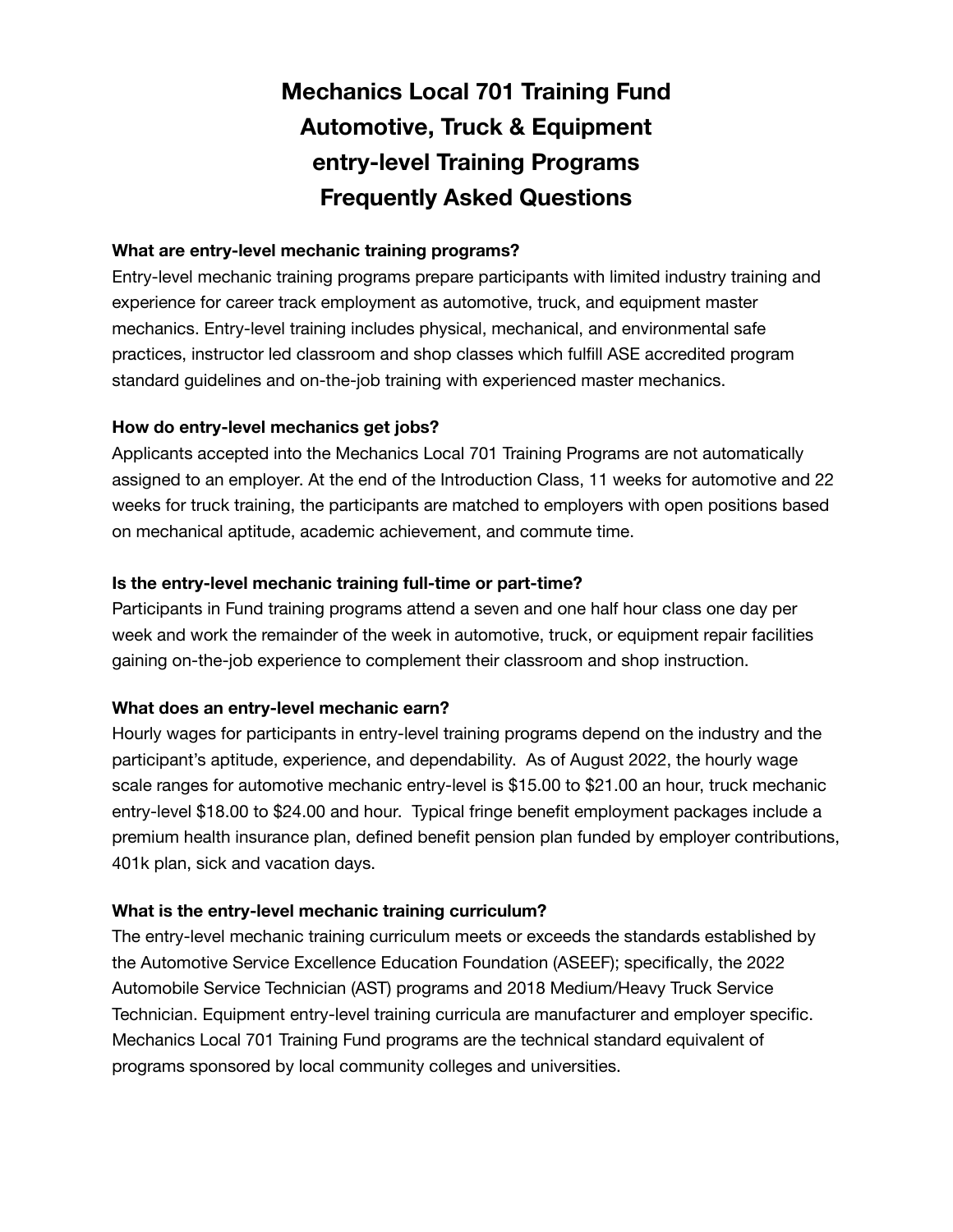#### **Why does the Mechanics Local 701 training cost so much less than other schools?**

The cost to train a single, entry-level mechanic is the same for the Fund as it is for community colleges and private, for-profit schools which is \$12,500 to \$45,000. The difference is, in order to attract and develop the best and brightest talent, the members and employers of Local 701 underwrite the cost of entry-level mechanic training. The expense of entry-level training programs is considered an investment in the future of the industry equally beneficial to the union and employers. In 2022, the union members and employers will award \$968,000 in scholarships to participants in Fund training programs.

### **What does entry-level mechanic training cost program participants?**

In 2022, the total cost of the 30 month entry-level automotive mechanic training is approximately \$1,500.00 which includes course fees, on-line text book subscription fees, uniform fees, ASE testing fees, federal regulation license testing fees, and the cost of consumable items. The total cost of the 24 month entry-level truck mechanic training is approximately \$1,300.00. Training fees are non-refundable.

### **How long does it take to complete entry-level mechanic training?**

Completion of entry-level automotive mechanic training requires 220 hours of classroom, 550 hours of shop, 220 hours of self study and 4,160 hours of on-the job training employment. Completion of the entry-level truck mechanic training requires 176 hours of classroom, 440 hours of shop, 176 hours of self study and 3,328 hours of on-the job training employment. All courses are 11 weeks in duration. Completion of the entry-level automotive mechanic training requires 10 courses and entry-level truck mechanic training requires 7 courses.

# **What tools and equipment does an entry-level mechanic need?**

Instruction at the training program facility includes all tools, equipment and personal protection devices required for instruction. Prospective participants should be aware professional automobile and truck mechanics are required to own and maintain the tools, equipment and personal protection devices necessary to complete vehicle maintenance and repair assignments. The range of tool and equipment investment of a professional mechanic is \$25,000 to \$50,000. Participants in Fund training programs are eligible for 50% discounts off retail prices with all the major automotive and truck tool manufacturers and distributors.

# **What are the training program's graduation rates? Employment rates?**

The entry-level automotive mechanic participant program graduation rate is approximately 75%. The most common reasons a participant involuntarily separates from the program is excessive absences or tardiness from school or work, consistent failure to maintain academic